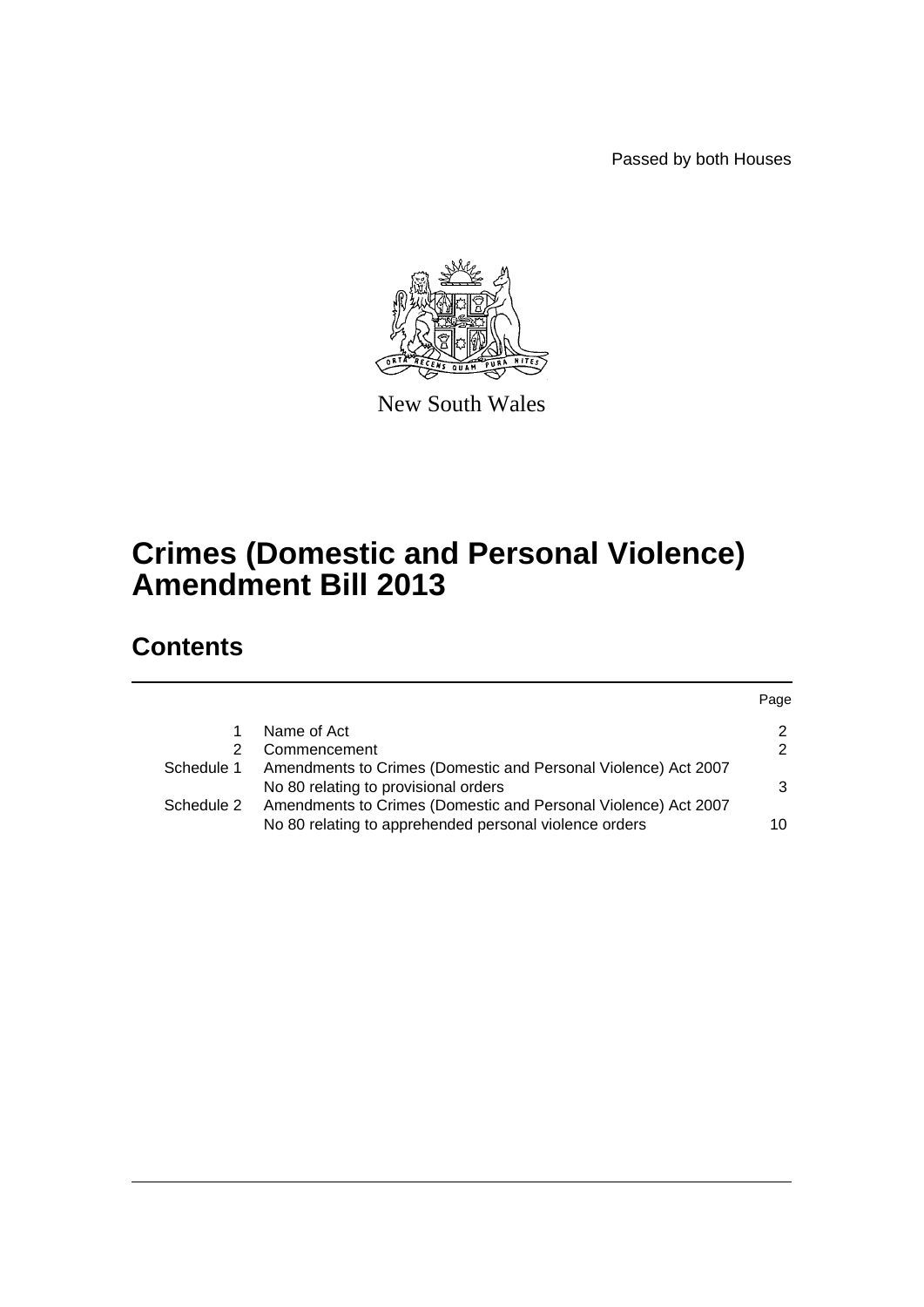*I certify that this public bill, which originated in the Legislative Assembly, has finally passed the Legislative Council and the Legislative Assembly of New South Wales.*

> *Clerk of the Legislative Assembly. Legislative Assembly, Sydney, , 2013*



New South Wales

# **Crimes (Domestic and Personal Violence) Amendment Bill 2013**

Act No , 2013

An Act to amend the *Crimes (Domestic and Personal Violence) Act 2007* with respect to the making of provisional orders and apprehended personal violence orders; and for other purposes.

*I have examined this bill and find it to correspond in all respects with the bill as finally passed by both Houses.*

*Assistant Speaker of the Legislative Assembly.*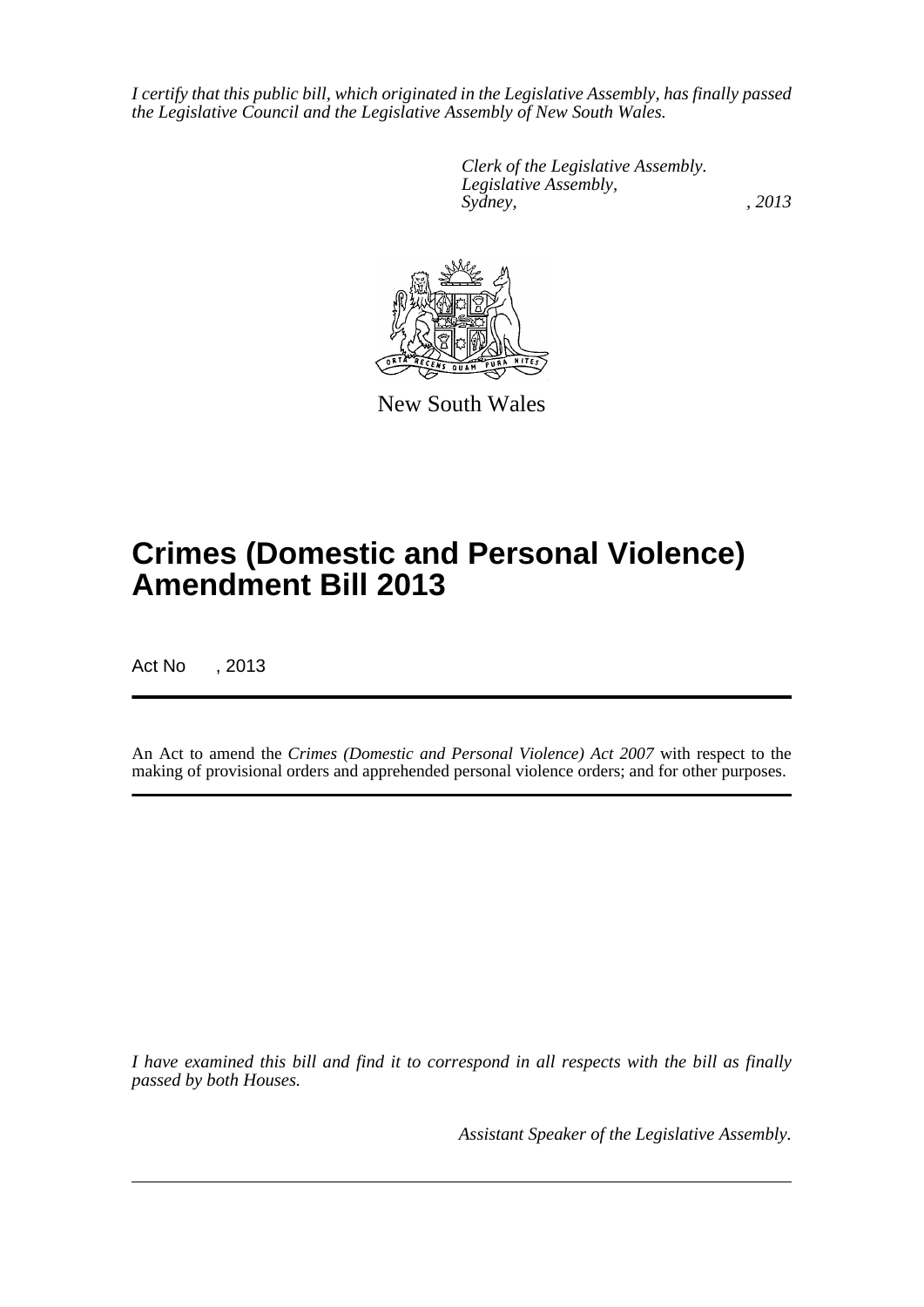# <span id="page-2-0"></span>**The Legislature of New South Wales enacts:**

# **1 Name of Act**

This Act is the *Crimes (Domestic and Personal Violence) Amendment Act 2013*.

# <span id="page-2-1"></span>**2 Commencement**

This Act commences on a day or days to be appointed by proclamation.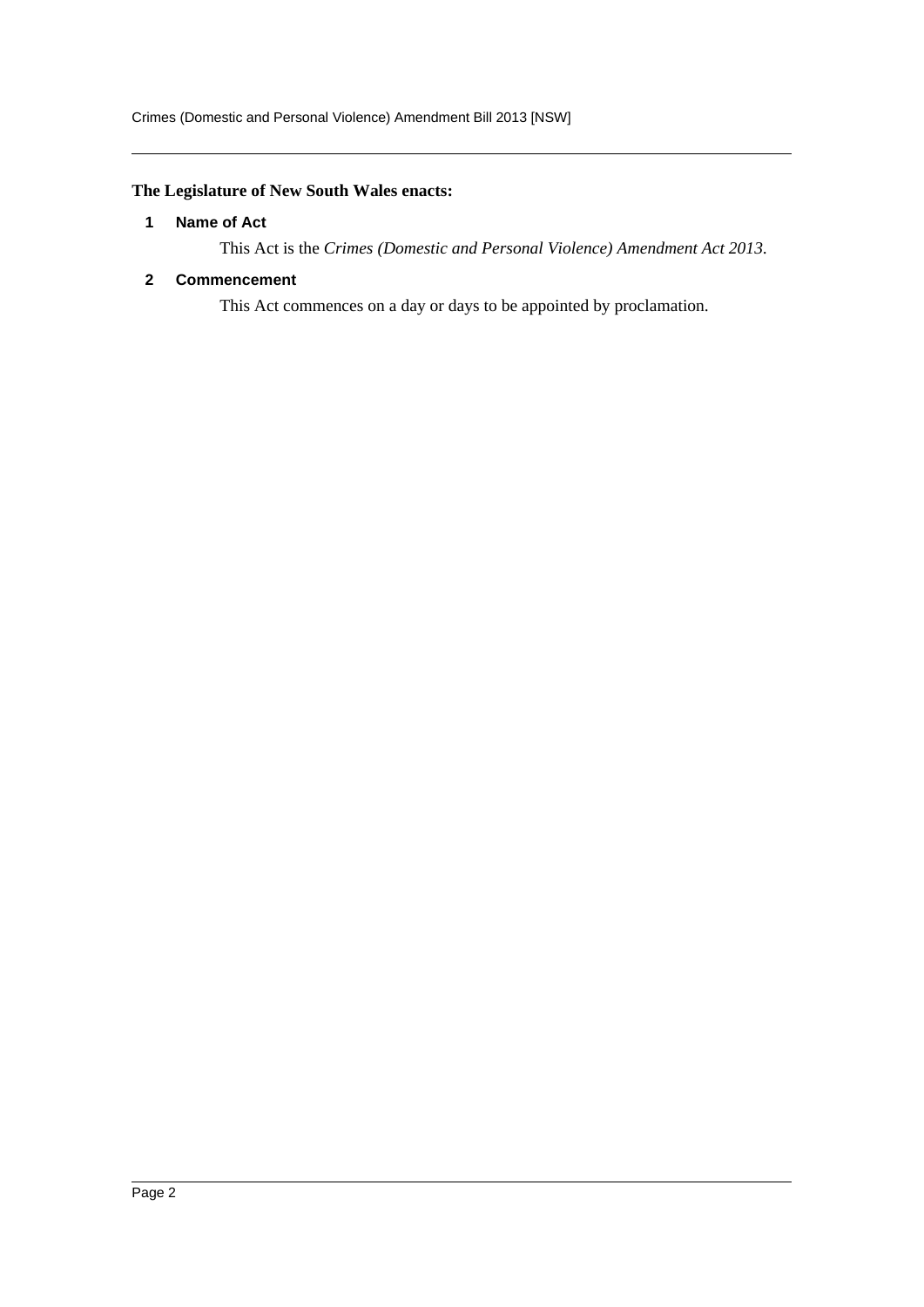# <span id="page-3-0"></span>**Schedule 1 Amendments to Crimes (Domestic and Personal Violence) Act 2007 No 80 relating to provisional orders**

# **[1] Section 3 Definitions**

Insert "or senior police officer" after "authorised officer" in the definition of *interim apprehended domestic violence order* in section 3 (1).

# **[2] Section 3 (1)**

Insert in alphabetical order:

*applicant officer*—see section 25. *issuing officer*—see section 25. *senior police officer* means a police officer of or above the rank of sergeant.

# **[3] Section 3 (1), definition of "provisional order"**

Omit the definition. Insert instead:

*provisional order* means an interim apprehended domestic violence order or an interim apprehended personal violence order made under Part 7.

# **[4] Section 15 Application for making of apprehended domestic violence order by court**

Insert after section 15 (2):

(3) Subsection (2) does not apply to a provisional order that is made by a senior police officer and treated as an application for an order pursuant to section 29.

# **[5] Section 25**

Omit the section. Insert instead:

# **25 Application by telephone, facsimile or other communication device**

- (1) A police officer may apply by telephone, facsimile or other communication device:
	- (a) to an authorised officer or senior police officer for an interim apprehended domestic violence order, or
	- (b) to an authorised officer for an interim apprehended personal violence order.
- (2) In this Act:
	- (a) an interim apprehended domestic violence order or an interim apprehended personal violence order made on an application under this section is referred to as a *provisional order*, and
	- (b) the police officer who applies for a provisional order is referred to as the *applicant officer*, and
	- (c) the authorised officer or senior police officer who makes a provisional order is referred to as the *issuing officer*.
- (3) An application for a provisional order:
	- (a) may be made at the request of the protected person or on the applicant officer's own initiative, and
	- (b) may be transmitted to the authorised officer or senior police officer by another person on behalf of the applicant officer if it is not practicable for the application to be made by the applicant officer by telephone,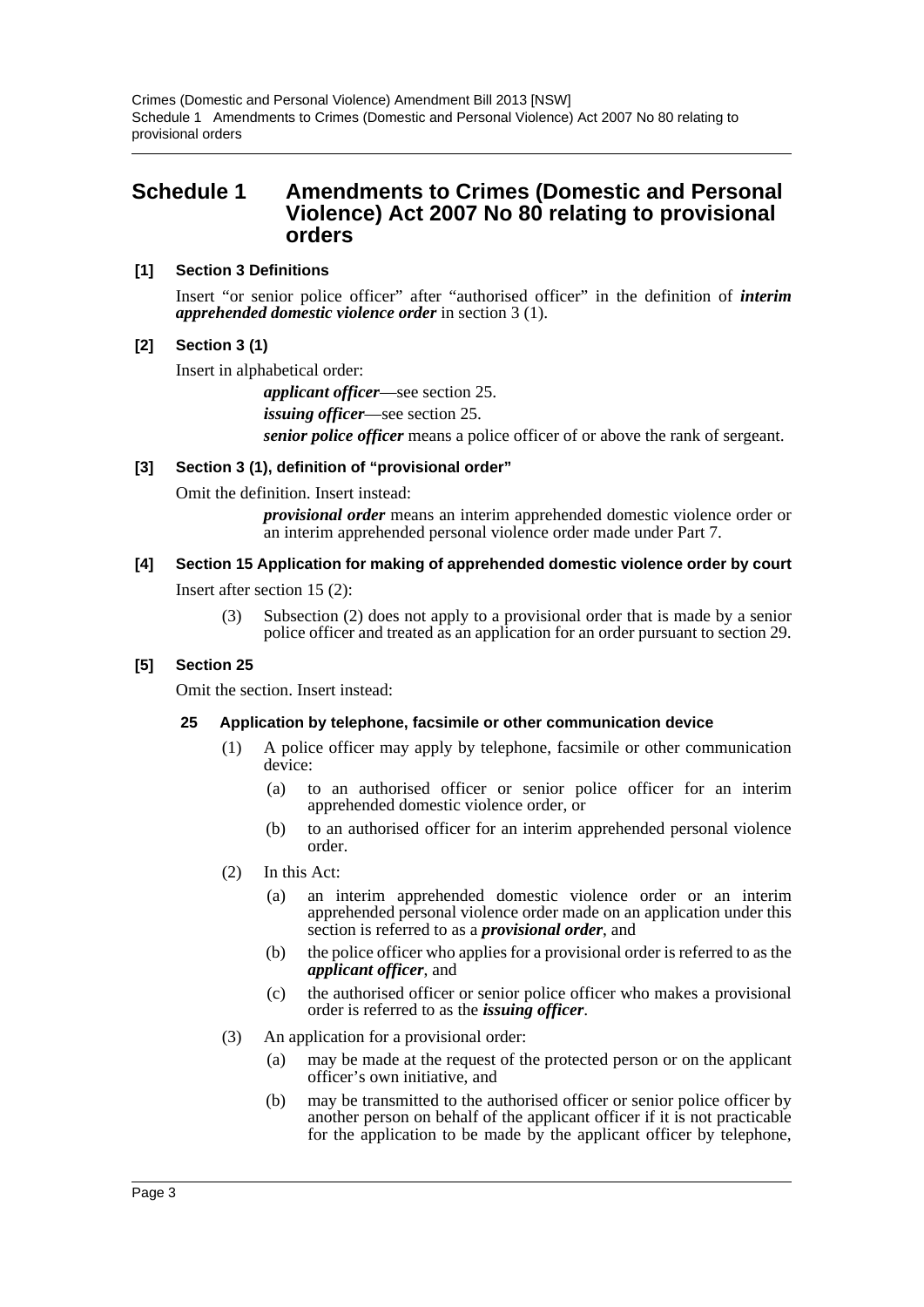facsimile or other communication device directly to the authorised officer or senior police officer.

# **[6] Section 28 Making of provisional order by authorised officer**

Insert "by an authorised officer" after "order" in section 28 (3).

# **[7] Section 28A**

Insert after section 28:

#### **28A Making of provisional order by senior police officer**

- (1) A senior police officer to whom an application is made for a provisional order may, if satisfied that there are reasonable grounds for doing so, make the provisional order.
- (2) However, a senior police officer may not make a provisional order in circumstances where he or she is the applicant officer.
- (3) The provisional order is to contain the address or facsimile number of the Local Area Commander of Police at which the defendant may serve an application for variation or revocation of the order.

#### **[8] Section 29 Provisional order taken to be application for court order**

Omit section 29 (2). Insert instead:

- (2) The provisional order is to contain a direction for the appearance of the defendant at a hearing of the application by an appropriate court on a date specified in the order by the issuing officer.
- (3) The specified date must be:
	- (a) the next date on which the matter can be listed on a domestic violence list at the appropriate court, and
	- (b) in any case, a date that is not more than 28 days after the making of the provisional order.

#### **[9] Sections 30 (1), (2) and (4), 38 (1), (2) and (3), 43 (2) and 44 (2)**

Omit "authorised officer" wherever occurring. Insert instead "issuing officer".

**[10] Section 33 Variation or revocation of provisional order on application of police officer**

Insert "made by an authorised officer" after "provisional order" in section 33 (1).

**[11] Section 33 (3)**

Insert "under this section" after "provisional order".

**[12] Section 33 (7)**

Insert after section 33 (6):

(7) This section does not apply to the variation or revocation of a provisional order in accordance with section 33A.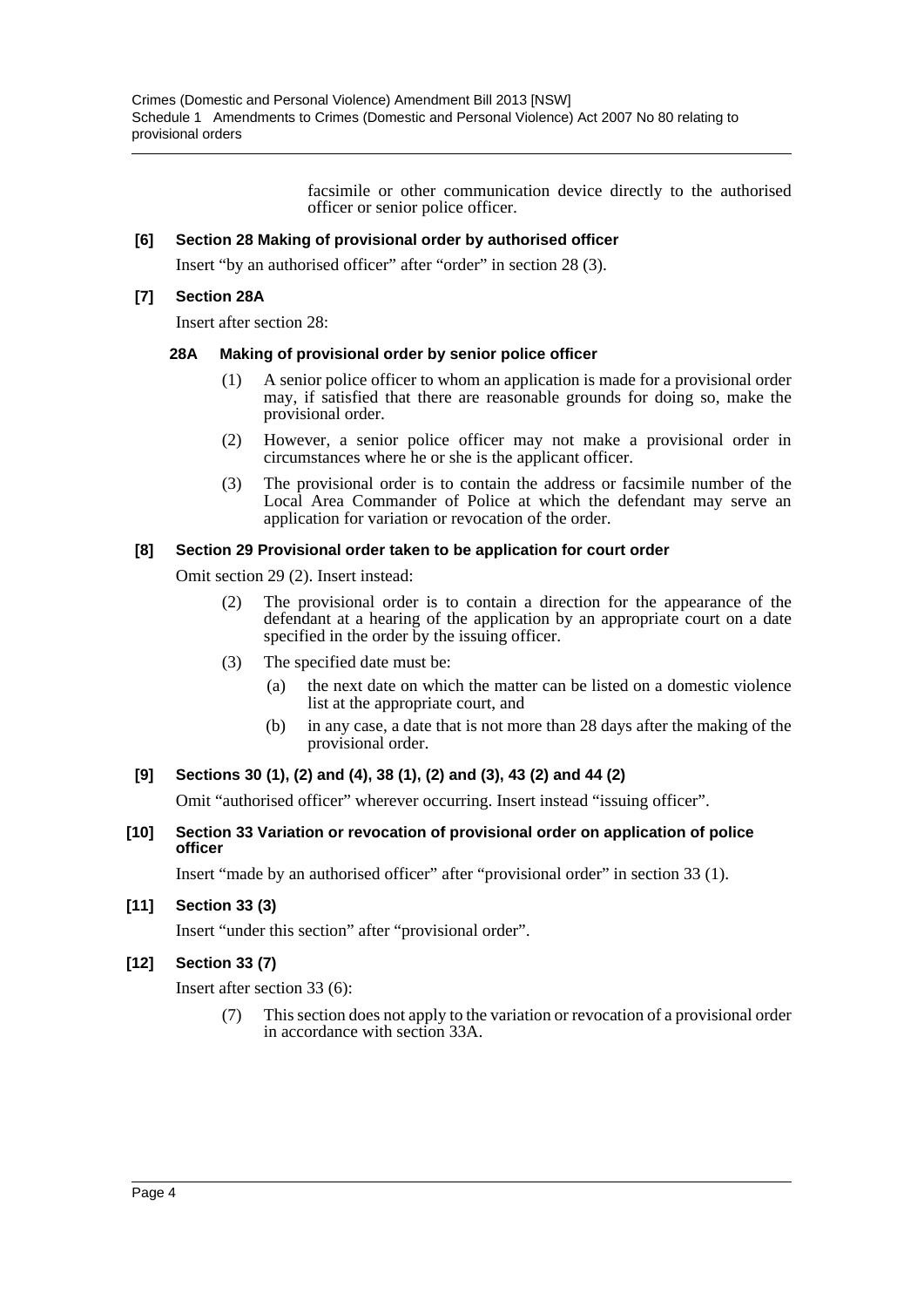# **[13] Section 33A**

Insert after section 33:

#### **33A Variation or revocation of provisional order on application of defendant**

- (1) A provisional order made by a senior police officer may be varied or revoked on the application of the defendant by any court that deals, or is to deal, with an application for an apprehended violence order against that defendant.
- (2) Despite subsection (1), an application for variation or revocation of a provisional order must be made by a police officer if the protected person or one of the protected persons under the order is a child at the time of the application.
- (3) Sections 73 (1), (2), (4) and (6), 74 (1) and (2), 76 (2), (4) and (5) and 77 (2)–(8) apply to the variation or revocation of a provisional order under this section in the same way as they apply to the variation or revocation of a final apprehended violence order or interim court order.
- (4) In addition to the requirements of section 73 (4), a provisional order is not to be varied or revoked on the application of the defendant under this section unless notice of the application has been served on the Local Area Commander of Police.
- (5) The applicant officer or another police officer is entitled to appear in proceedings for a variation or revocation of the provisional order under this section.

# **[14] Section 34A**

Insert after section 34:

#### **34A Defects in interim apprehended domestic violence orders**

- (1) This section applies if a senior police officer has, in good faith, purported to make a provisional order as an interim apprehended domestic violence order but none of the persons for whose protection the order was made has or has had a domestic relationship with the person against whom the order was sought.
- (2) If a provisional order has such a defect, no action lies against any police officer or any other person merely because of that defect in respect of anything done or omitted to be done by the police officer or other person in good faith in reliance on the provisional order or any ancillary property recovery order.

#### **[15] Section 35 Prohibitions and restrictions imposed by apprehended violence orders**

Omit "made by an authorised officer" from section 35 (3).

#### **[16] Section 35 (3)**

Omit "the authorised officer". Insert instead "the issuing officer".

#### **[17] Section 37 Ancillary property recovery orders may be made**

Omit section 37 (1) and (1A). Insert instead:

- (1) A property recovery order may be made by a court or authorised officer:
	- (a) when making an apprehended domestic violence order or interim apprehended domestic violence order, or
	- (b) in relation to an interim apprehended domestic violence order that has been made by a senior police officer.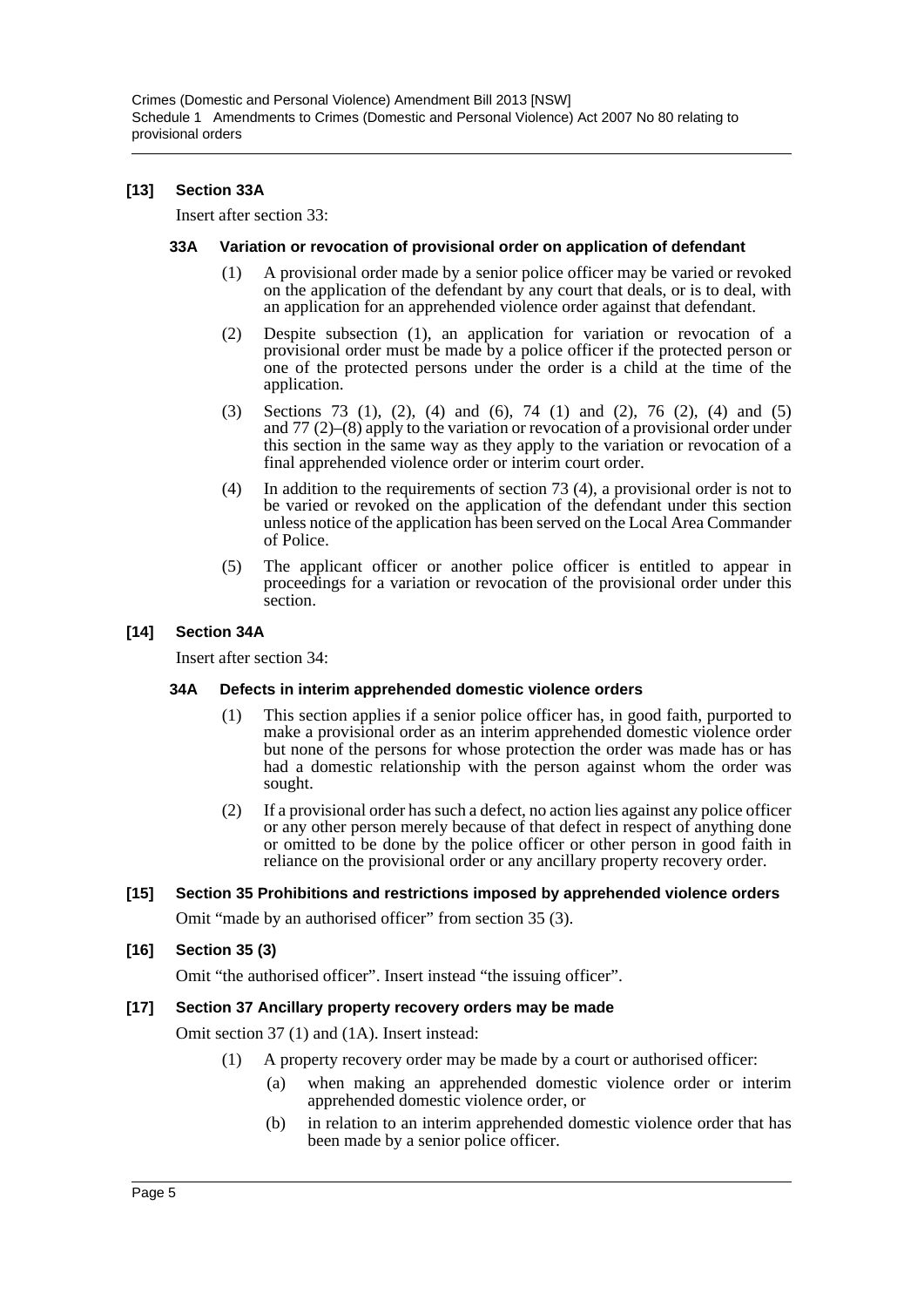- (1A) A court or authorised officer may make a property recovery order only if satisfied that:
	- (a) the protected person has left personal property at premises which the defendant occupies, or
	- (b) the defendant has left personal property at premises which the protected person occupies.
- (1B) A property recovery order may be made under this section:
	- (a) on the motion of a court or authorised officer when making an apprehended domestic violence order or interim apprehended domestic violence order, or
	- (b) on the application of a police officer, the protected person or the defendant.

#### **[18] Section 81 Concurrent criminal proceedings**

Insert ", and a senior police officer may make a provisional order," after "violence order".

#### **[19] Sections 89 and 89A**

Omit section 89. Insert instead:

#### **89 Detention of defendant for making and service of interim apprehended personal violence order**

- (1) A police officer who is making or is about to make an application for a provisional order that is an interim apprehended personal violence order may give either of the following directions to the person against whom the order is sought:
	- (a) that the person remain at the scene where the incident occurred that was the reason for making the application,
	- (b) in a case where the person has left the scene of that incident—that the person remain at another place where the police officer locates the person.
- (2) If a person refuses or fails to comply with a direction under this section, the police officer who gave the direction or another police officer may detain the person at the scene of the incident or other place, or detain the person and take the person to a police station.

#### **89A Detention of defendant for making and service of interim apprehended domestic violence order**

- (1) A police officer who is making or is about to make an application for a provisional order that is an interim apprehended domestic violence order may give any of the following directions to the person against whom the order is sought:
	- (a) that the person remain at the scene where the incident occurred that was the reason for making the application,
	- (b) in a case where the person has left the scene of that incident—that the person remain at another place where the police officer locates the person,
	- (c) that the person go to and remain at another place that has been agreed to by the person,
	- (d) that the person go to and remain at a specified police station,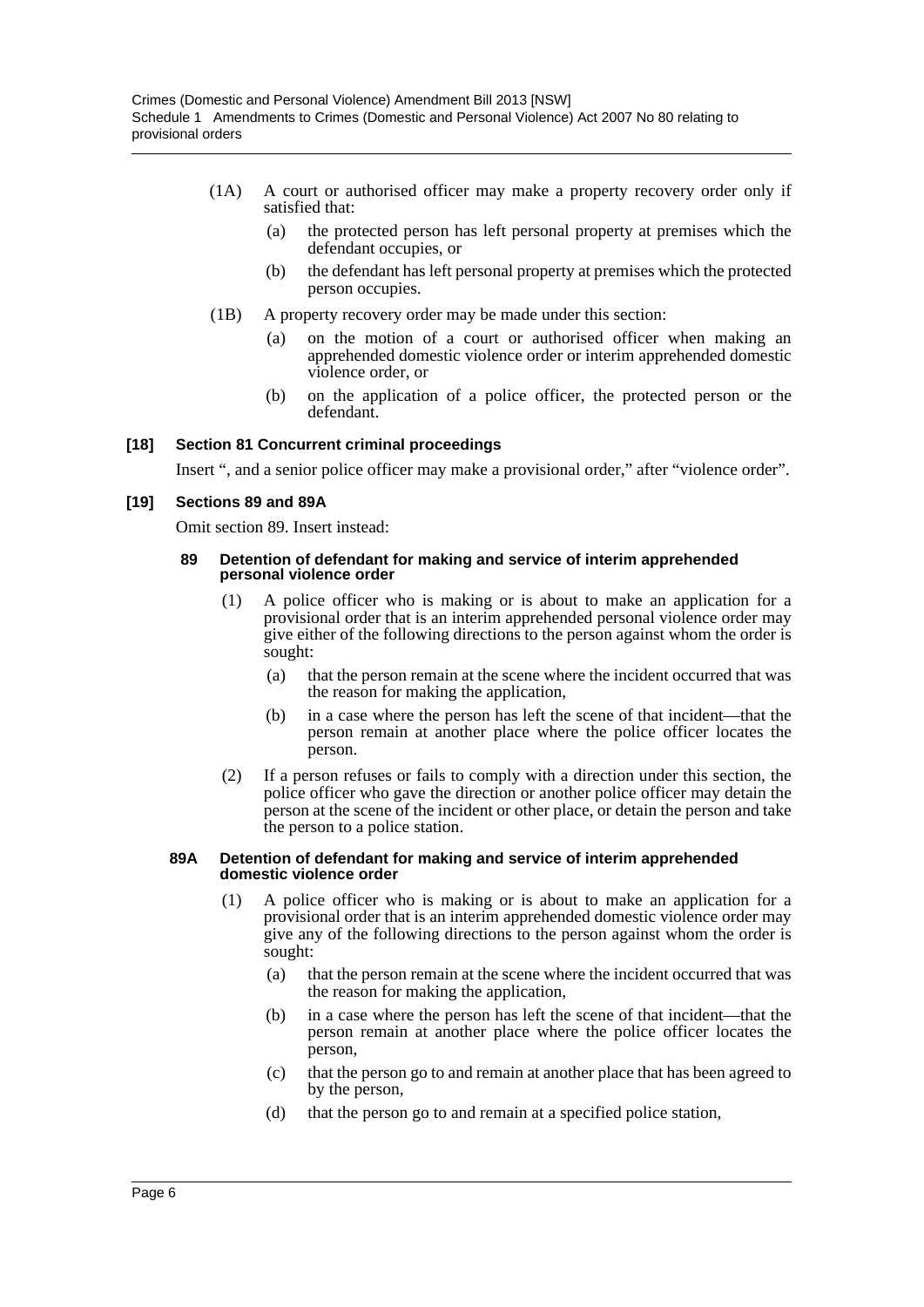- (e) that the person accompany a police officer to a police station and remain at the police station,
- (f) that the person accompany a police officer to another place that has been agreed to by the person, or to another place (whether or not agreed to by the person) for the purpose of receiving medical attention, and remain at that other place.
- (2) If a person refuses or fails to comply with a direction under this section, the police officer who gave the direction or another police officer may detain the person at the scene of the incident or other place, or detain the person and take the person to a police station.
- (3) If a direction is given under subsection (1) (e) or (f), the police officer may detain the person in the vehicle in which the person accompanies the police officer to the police station or other place for so long as is necessary to transport the person to the police station or other place.
- (4) In considering whether to detain a person under subsection (3), a police officer may have regard to the following matters:
	- (a) the need to ensure the safety of the person for whose protection the interim apprehended domestic violence order is sought, including the need to:
		- (i) ensure the service of the order, and
		- (ii) remove the defendant from the scene of the incident, and
		- (iii) prevent substantial damage to property,
	- (b) the circumstances of the defendant,
	- (c) any other relevant matter.

# **[20] Section 90 Detention of defendant for service of order or variation**

Omit section 90 (2). Insert instead:

(2) If a person refuses or fails to comply with a direction under this section, the police officer who gave the direction or another police officer may detain the person at the place where the person is, or detain the person and take the person to a police station, for the purpose only of serving the order or variation on the person.

# **[21] Sections 90A–90D**

Insert after section 90:

#### **90A Period for which person may be directed to remain or be detained**

- (1) A person may be directed under this Part to remain at a place for as long as is reasonably necessary for:
	- (a) in the case of a direction under section 89 or 89A—the application for the provisional order to be made and the provisional order to be served on the person, or
	- (b) in the case of a direction under section 90—a copy of the apprehended violence order or variation of the order to be served on the person.
- (2) A person may be detained under this Part for no longer than:
	- (a) the time it takes for:
		- (i) in the case of detention under section 89 or 89A—the application for the provisional order to be made and the provisional order to be served on the person, or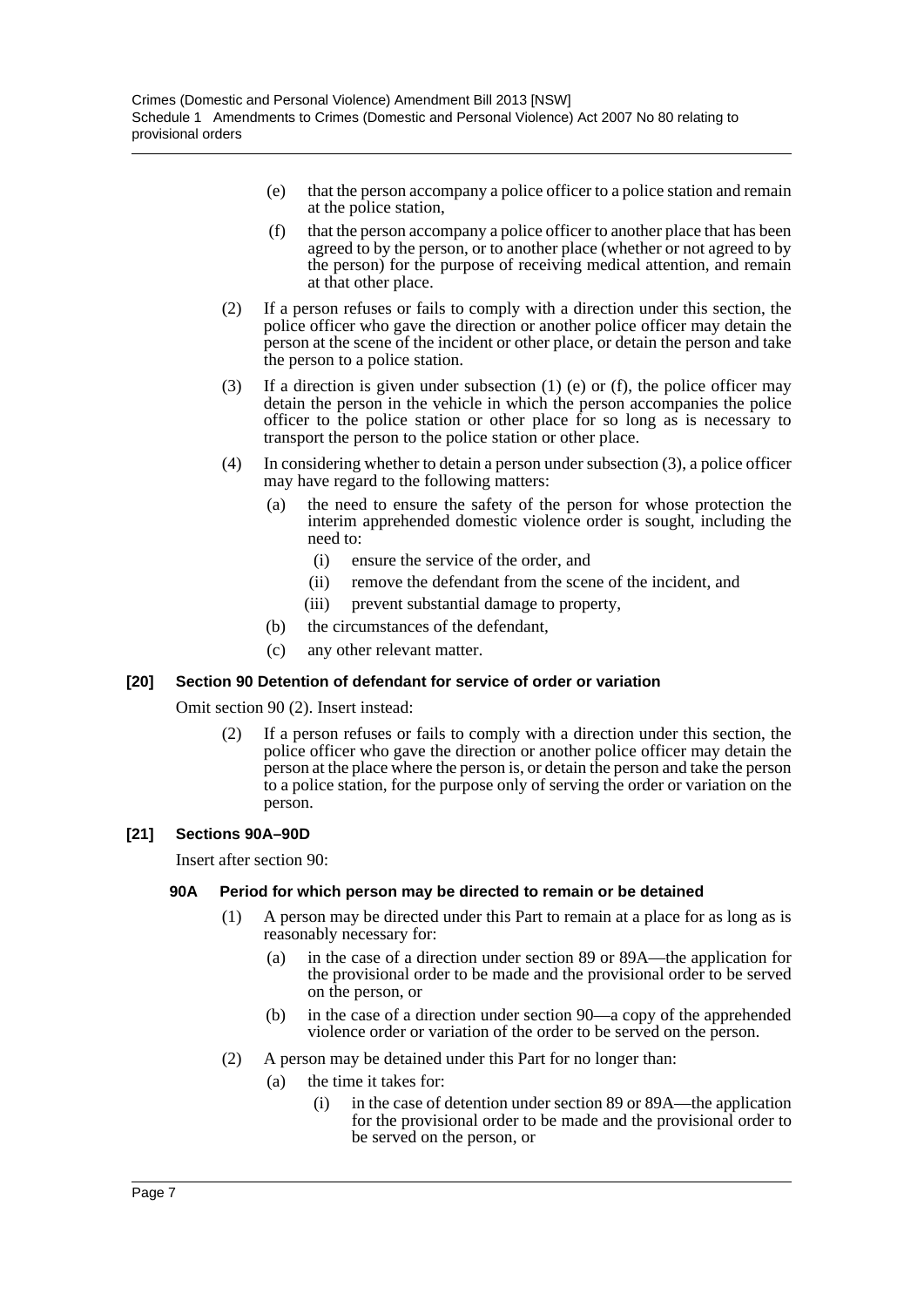- (ii) in the case of detention under section 90—a copy of the apprehended violence order or variation of the order to be served on the person, or
- (b) 2 hours (excluding any reasonable amount of time for travel to the place or police station),

whichever is the lesser.

#### **90B Detention of person at police station or other place or in vehicle**

- (1) A person who is detained under this Part at a police station or other place or in a vehicle may be detained there by any police officer.
- (2) As far as is reasonably practicable, a person who is detained under this Part at a police station:
	- (a) must be given an opportunity by the person in charge of the police station to contact a friend, relative, guardian or independent person (other than a protected person), and
	- (b) must be kept separately from any person detained at the police station in connection with the commission or alleged commission of an offence, and
	- (c) if the person is apparently under the age of 18 years—must be kept separately from any person over that age detained at the police station, and
	- (d) must not be detained in a cell at the police station unless it is necessary to do so, and
	- (e) must be provided with necessary food, drink, bedding and blankets appropriate to the person's needs.
- (3) As far as is reasonably practicable, a person who is detained under this Part in a place other than a police station or vehicle:
	- (a) must be given an opportunity by the person in charge of the place to contact a friend, relative, guardian or independent person (other than a protected person), and
	- (b) must be provided with necessary food, drink, bedding and blankets appropriate to the person's needs.
- (4) As far as is reasonably practicable, a person who is to be detained under this Part in a vehicle must be given an opportunity by the person in charge of the vehicle to contact a friend, relative, guardian or independent person (other than a protected person) before being detained in the vehicle.

# **90C Searching detained persons**

- (1) A police officer by whom a person is detained under this Part may:
	- (a) conduct a search of the person or of articles in the possession of the person that may include:
		- (i) requiring the person to remove only his or her overcoat, coat or jacket or similar article of clothing and any gloves, shoes, socks and hat, and
		- (ii) an examination of those items, and
	- (b) take possession of any personal belongings found in the person's possession.
- (2) A person is entitled to the return of the personal belongings taken from the person under this section when the person ceases to be detained under this Part.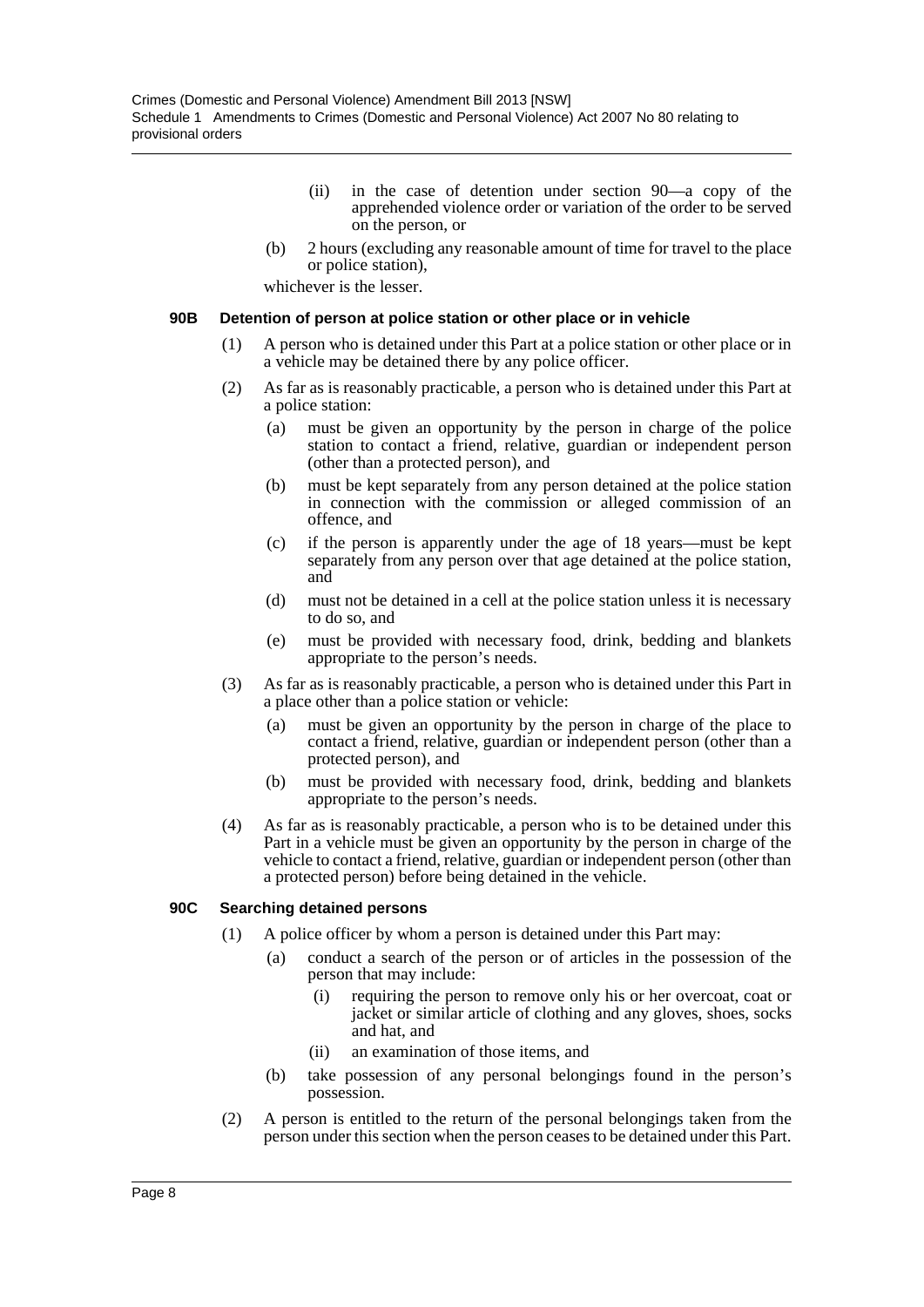#### **90D Records required to be kept**

- (1) Records must be made in accordance with the regulations in relation to the detention of a person under this Part.
- (2) A person who has custody of a record required to be made by this section must retain the record for a period of 3 years after it is made.
- (3) A person who has the custody of a record made under this section must, when required to do so by a person authorised by the Minister for the purposes of this subsection, make it available for inspection by that person.
- (4) This section does not require a person to make a record of a matter in relation to the detention or search of a person, if another person has already made a record of that matter as required by this section.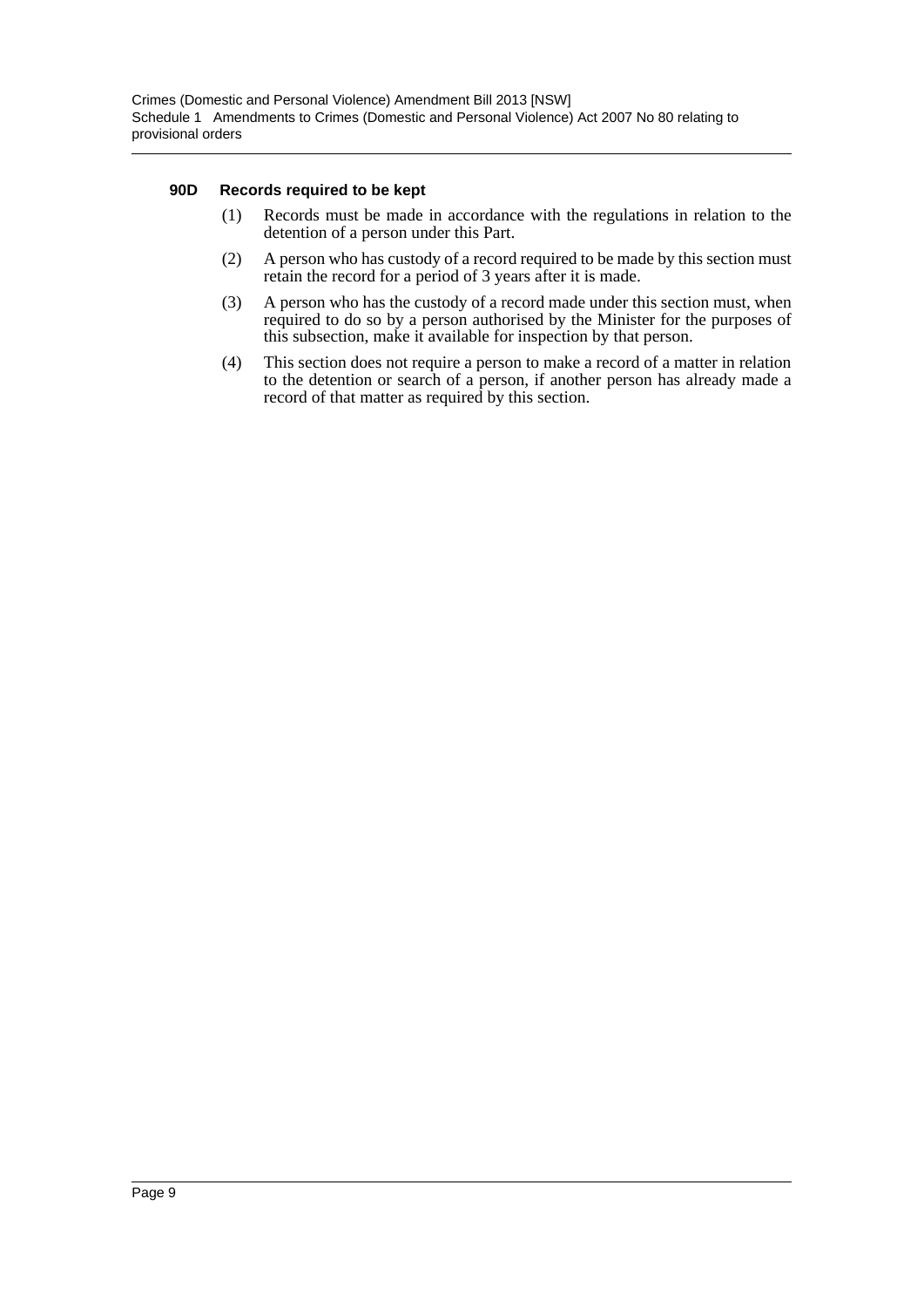# <span id="page-10-0"></span>**Schedule 2 Amendments to Crimes (Domestic and Personal Violence) Act 2007 No 80 relating to apprehended personal violence orders**

# **[1] Section 21 Referral of matters to mediation**

Omit section 21 (1). Insert instead:

- (1) If an application for an apprehended personal violence order is made to a court, the court:
	- (a) when considering whether to make the order—is to refer the protected person and the defendant for mediation under the *Community Justice Centres Act 1983* unless it is satisfied that there is good reason not to do so, and
	- (b) at any other time—may refer the protected person and the defendant for mediation under that Act.

# **[2] Section 21 (2)**

Omit "A matter is not to be referred to mediation under this section if the court is of the opinion that:".

Insert instead "Without limiting subsection (1), in determining whether there is good reason not to refer a matter to mediation, the court is to consider whether:".

#### **[3] Section 21 (2A)**

Insert after section 21 (2):

(2A) The existence of any one or more of the factors referred to in subsection (2) does not prevent a court from referring a matter to mediation.

# **[4] Section 24A**

Insert after section 24:

#### **24A Referral of matters to mediation**

Section 21 applies in relation to an interim apprehended personal violence order in the same way as it applies in relation to an apprehended personal violence order.

#### **[5] Section 49A**

Insert after section 49:

#### **49A False or misleading applications for apprehended personal violence order**

A person is guilty of an offence if:

- (a) the person makes a statement (whether orally, in a document or in any other way), and
- (b) the person does so knowing that the statement is false or misleading in a material particular, and
- (c) the statement is made to a Registrar or Magistrate for the purpose of making an application for an apprehended personal violence order under section 18.

Maximum penalty: Imprisonment for 12 months or 10 penalty units, or both.